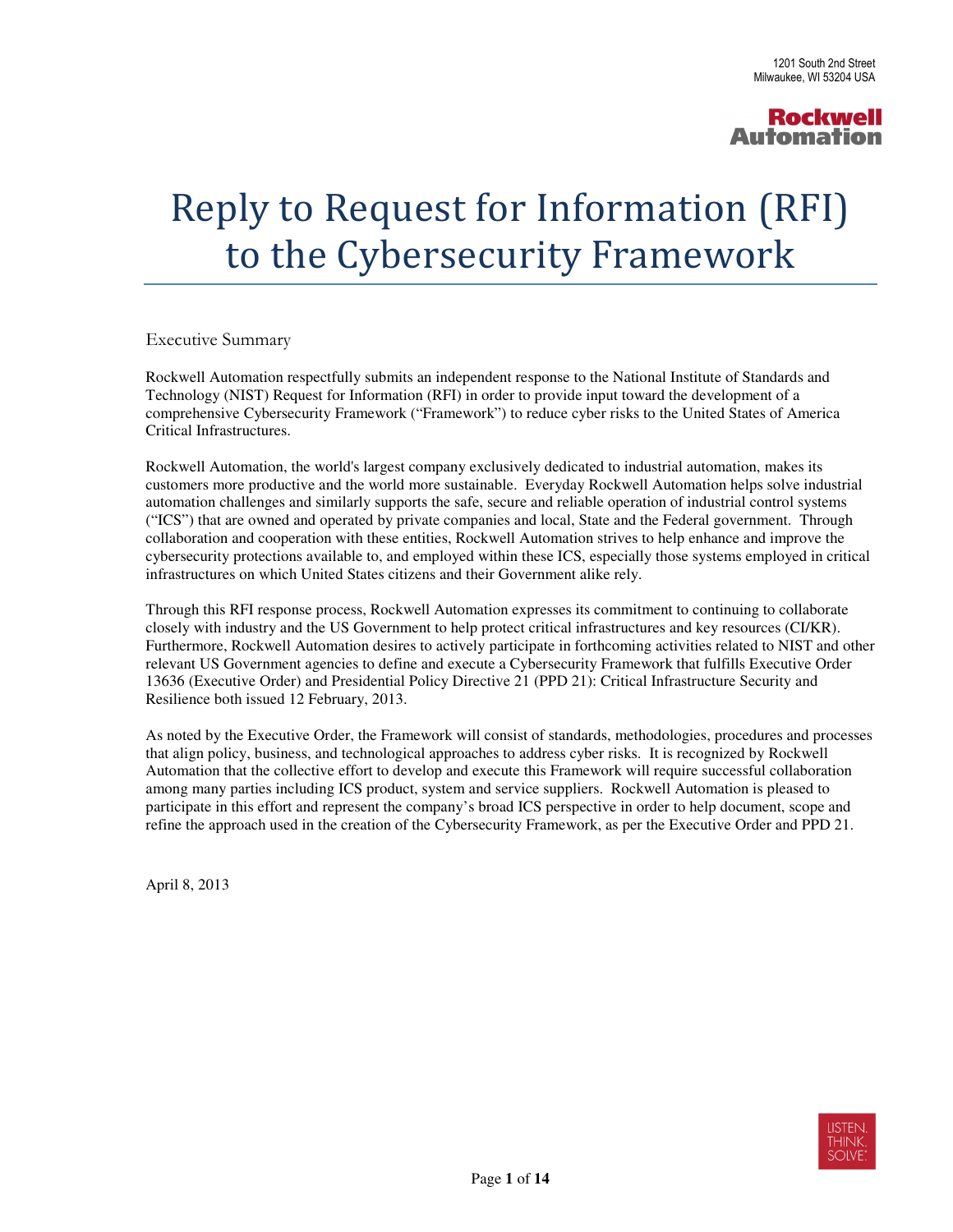#### Background on Rockwell Automation

 Rockwell Automation, the world's largest company dedicated to industrial automation, makes its customers more productive and the world more sustainable. Throughout the world, our flagship Allen-Bradley® and Rockwell Software® product brands are recognized for innovation and excellence.

 In the normal course of business, Rockwell Automation (RA) supplies thousands of public and private customers with a variety Industrial Control System (ICS) products, services and technologies tailored for use in extremely diverse automated industrial applications including: Discrete Control, Motion Control, Safety Control, Process Control, Batch Control, Distributed Control System (DCS) and Supervisory Control and Data Acquisition (SCADA) systems. These industrial control solutions help automate critical infrastructure processes and typically include a range of devices that include Programmable Logic Controllers (PLC); Programmable Automation Controllers (PAC); Human-Machine Interfaces (HMI); Industrial Computers; Software for visualization, monitoring, configuration, data collection and control; AC drives (low voltage and medium voltage); I/O (chassis-based and remote); Safety-rated components and I/O; Motion controllers and servo drives and a variety of other networked and electrically integrated devices and components.

 Rockwell Automation's installed base and established market position in both the US and global industrial automation market results in a specific product, system, and services presence in the control systems that comprise all 16 critical infrastructure sectors and key resources (CI/KR) as defined in PPD-21 and formerly, by the Homeland Security Presidential Directive 7 (HSPD-7), National Infrastructure Protection Plan (NIPP), and other federal policies. Rockwell Automation's participation in the Framework development is intended to help ensure adequate and balanced consideration of all 16 sectors and industry types. Furthermore, participation is intended to help facilitate more rapid adoption of the practices that will be defined by the Framework.

Position on Cybersecurity for Critical Infrastructure

 Rockwell Automation promotes a position that cybersecurity is a core tenet in the design, operation and ongoing maintenance of legacy and contemporary ICS, especially those systems employed to run critical infrastructure applications.

 NOTE: For the purposes of this response to the RFI, the term "critical infrastructure" will carry the specific meaning given to the term in 42 U.S.C. 5195c(e)— "systems and assets, whether physical or virtual, so vital to the United States that the incapacity or destruction of such systems and assets would have a debilitating impact on security, national economic security, national public health or safety, or any combination of those matters."

 ICS employed in critical infrastructures are increasingly dependent, and in some cases wholly reliant, on network connectivity and information technologies for the reliable transfer of data essential for safe configuration, monitoring and control decisions to be made within the system. Furthermore, the existing and growing interactions among critical infrastructures necessitate very broad consideration of risks, threats and impacts that often extend far beyond any single industrial control system employed within these applications.

 Security compromises and breaches in these ICS can result in direct and indirect consequences that span both the digital and physical space, with impacts from successful intentional or unintentional attacks inflicting damage to a broad range of victims such include: ICS asset owners, operators and associated employees, business operations and business viability; citizens who depend on safe, available and reliable ICS operations; local, state and the national economy; and also national defense.

 For these reasons, Rockwell Automation advocates that cybersecurity risks be measured, monitored, mitigated where possible, and also treated as an essential consideration in the development of business continuity, disaster recovery and crisis management plans for all ICS, especially those systems employed within critical infrastructure processes.

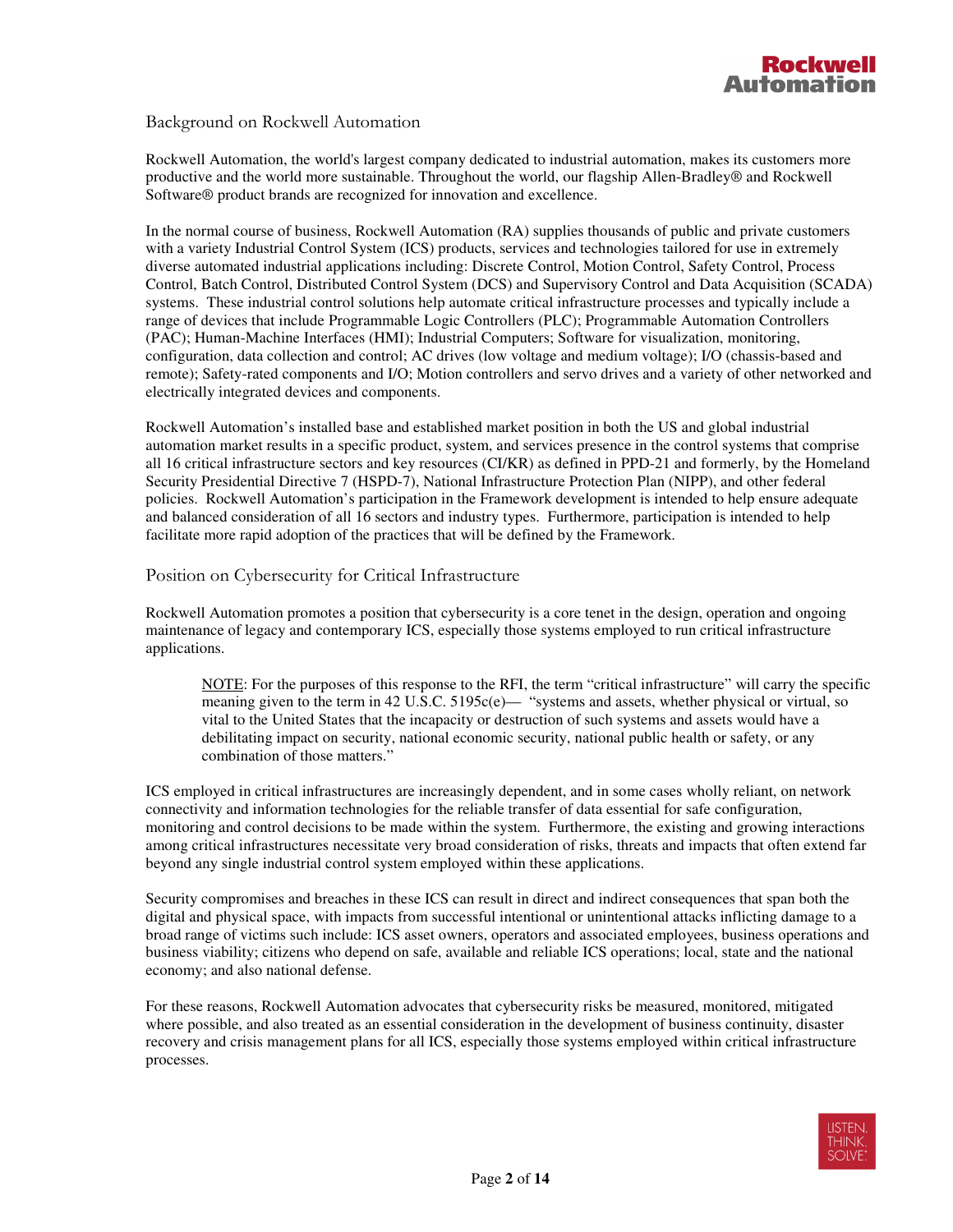#### Reply to Request for Comment

 The responses expressed herein are those perspectives, observations, and points of view of Rockwell Automation gained from globally serving thousands of customers in industrial control system applications that include and extend beyond the 16 critical infrastructure sectors and key resources (CI/KR) defined in PPD-21. These generalizations and specific answers may not necessarily be shared by surveying any single, individual customer or user of Rockwell Automation products, systems and services. Nonetheless, Rockwell Automation has attempted to depict, in the company's experience, what appears most representative, commonplace, or most commonly and widely observed across the collection of CI/KR sectors served by the company.

NIST Engagement with Critical Infrastructure Stakeholders

 Rockwell Automation is a strong proponent for standards, guidelines and best practices that can be collectively assembled into a single framework capable of responsibly and measurably helping to reduce cybersecurity risks to critical infrastructures, especially those that employ industrial control product and systems.

 It is recognized that the Executive Order 13636 (Executive Order) and Presidential Policy Directive 21 (PPD 21) direct NIST to engage with **critical infrastructure stakeholders**, through a voluntary consensus-based process, to develop the standards, guidelines and best practices that will comprise the Framework. Per the Executive Order and PPD 21, this will include interactive workshops with **industry** and academia, along with other forms of outreach. Furthermore, the Executive Order and PPD 21 call for DHS and Sector Specific Agencies to provide input in this area based on their engagement with **sector stakeholders**.

Comment: Although not explicitly identified in the Executive Order and PPD 21, it is Rockwell Automation's position that reputable ICS product, service and solution suppliers that hold sizeable installed base and will sustain ongoing support for CI/KR should be considered within this definition of **critical infrastructure stakeholders, industry** and **sector stakeholders**.

 As per the NIST Request for Information, Rockwell Automation hereby provides the following responses for consideration by NIST and other relevant US Government agencies in the formation of the Cybersecurity Framework:

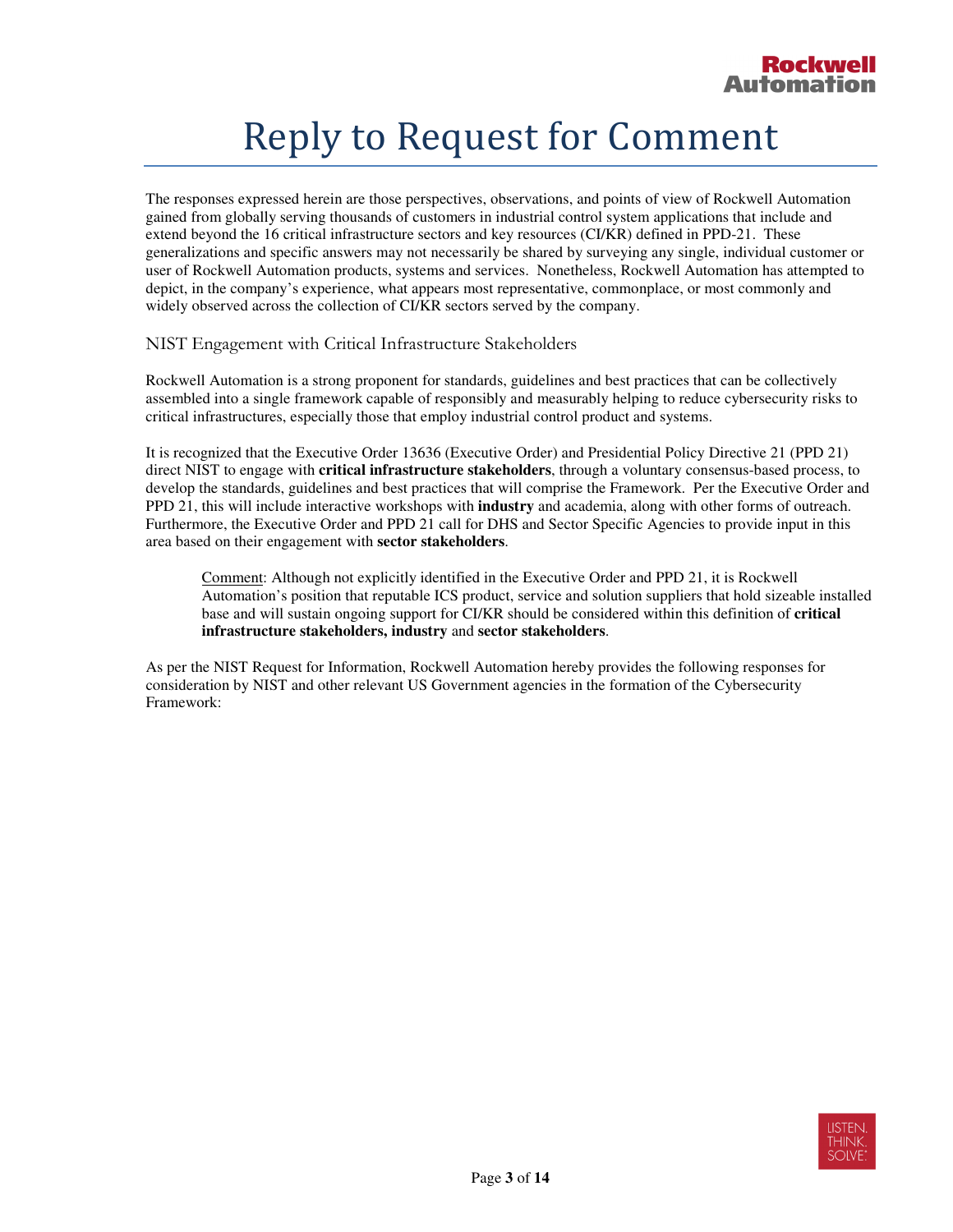

Reply to Current Risk Management Practices Questions

| 1. | What do organizations<br>see as the greatest<br>challenges in improving<br>cybersecurity practices<br>across critical<br>infrastructure?                    | Inadequate supply of competent, trained personnel in sectors<br>$\bullet$<br>capable of administering security-related ICS designs,<br>installations, device and system configurations, maintenance, ICS<br>security assessments, and the development and successful<br>deployment of risk remediation and incident response plans.<br>Employee recruiting and retention challenges leading to<br>$\bullet$<br>shortcomings in filling and/or maintaining qualified talent to<br>adequately address risks to ICS.<br>CI budgetary restrictions that result in greater risk acceptance<br>and trade-offs in the ICS design, component selection, service,<br>support and maintenance practices.<br>Difficulty identifying and prioritizing risks, threat actors, and the<br>$\bullet$<br>probabilities and potential impacts to a CI's ICS.<br>Inability to conduct self-assessments and risk remediation as a<br>$\bullet$<br>result of lack of competent internal resources.<br>Sector-wide underestimation of actual risk and probabilities for<br>$\bullet$<br>both indirect and direct attacks against a sector CI's ICS.<br>Sector-wide reluctance to introduce change or variables into<br>$\bullet$<br>systems with a measureable history of safe, reliable operation<br>resulting in widespread use of highly antiquated technologies<br>that are exposed to new risks and contemporary threats.<br>Need to change perspectives on suitable lifespans for CI ICS<br>$\bullet$<br>components. Historical life expectancy was measured in<br>decades, not years.<br>Lack of planning in systems to sustain downtime in order to<br>$\bullet$<br>adequately service, upgrade and patch ICS equipment (e.g.<br>component upgrades and replacement, patching, etc.)<br>Inherent risks associated with runtime security in systems that<br>$\bullet$<br>must operate in real time.<br>Increasing connectivity among ICS systems, machines, I/O, and<br>$\bullet$<br>enterprise networks, resulting in obsolescence of former "air<br>gap" security strategies. |
|----|-------------------------------------------------------------------------------------------------------------------------------------------------------------|------------------------------------------------------------------------------------------------------------------------------------------------------------------------------------------------------------------------------------------------------------------------------------------------------------------------------------------------------------------------------------------------------------------------------------------------------------------------------------------------------------------------------------------------------------------------------------------------------------------------------------------------------------------------------------------------------------------------------------------------------------------------------------------------------------------------------------------------------------------------------------------------------------------------------------------------------------------------------------------------------------------------------------------------------------------------------------------------------------------------------------------------------------------------------------------------------------------------------------------------------------------------------------------------------------------------------------------------------------------------------------------------------------------------------------------------------------------------------------------------------------------------------------------------------------------------------------------------------------------------------------------------------------------------------------------------------------------------------------------------------------------------------------------------------------------------------------------------------------------------------------------------------------------------------------------------------------------------------------------------------------------------------------------------------------------|
| 2. | What do organizations<br>see as the greatest<br>challenges in<br>developing a cross-<br>sector standards-based<br>Framework for critical<br>infrastructure? | CI systems and specifically ICS are not equal across sectors.<br>Risks and threat actor motives vary widely among sectors.<br>Some sectors have already established recognized security<br>$\bullet$<br>practices that might be modified in negative ways as result of<br>Framework deployment.<br>The Framework may only add greater complexity to an already<br>$\bullet$<br>established array of sector-specific governing standards,<br>regulations, governance and certification bodies, consortia.<br>Sectors operate independently and autonomously, yet a cross-<br>$\bullet$<br>sector standards-based Framework more closely linking sectors<br>together could slow current progress to protect ICS in CIs.<br>Some sectors have already independently developed different<br>٠                                                                                                                                                                                                                                                                                                                                                                                                                                                                                                                                                                                                                                                                                                                                                                                                                                                                                                                                                                                                                                                                                                                                                                                                                                                                        |

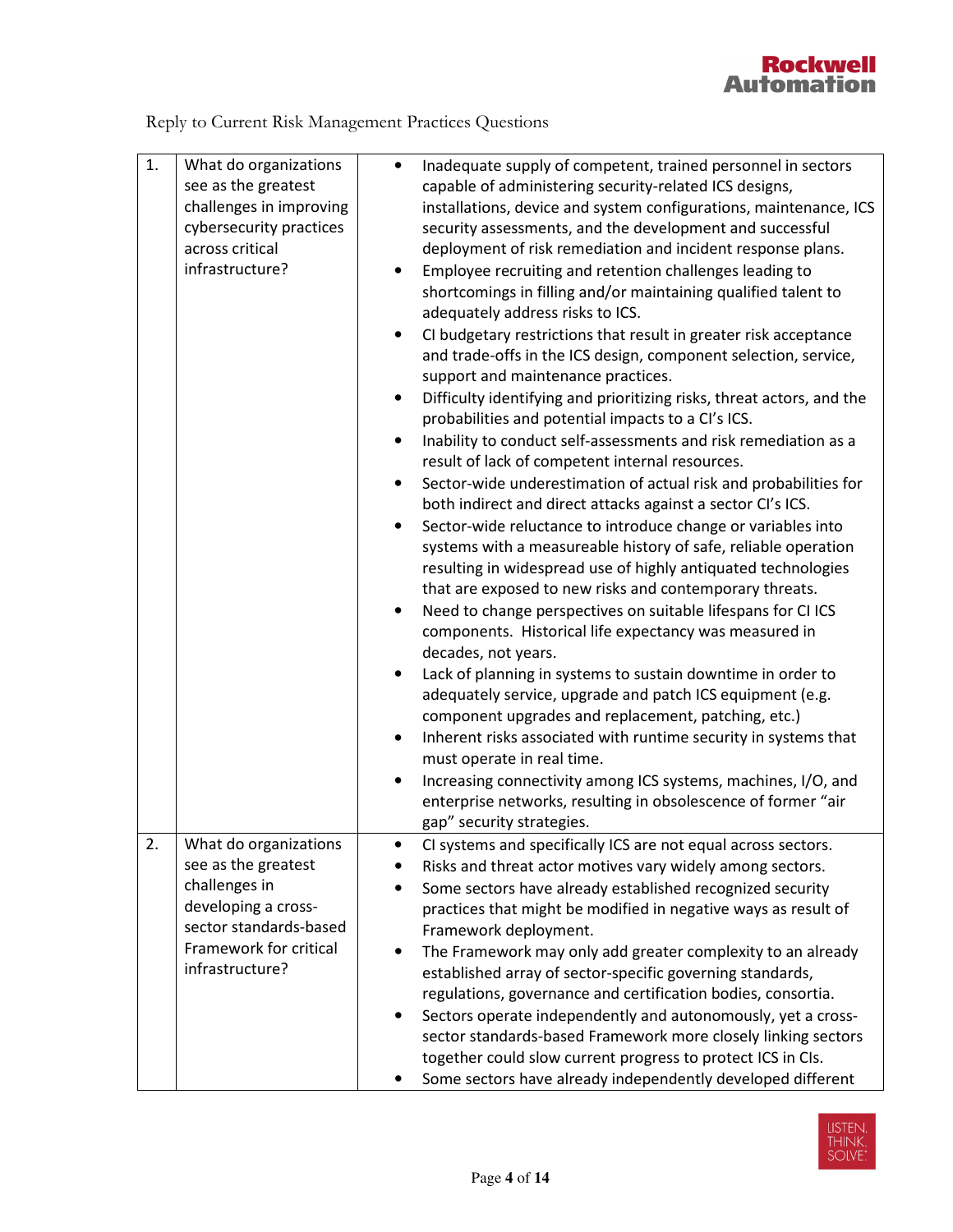| 3. | Describe your<br>organization's policies<br>and procedures<br>governing risk generally<br>and cybersecurity risk<br>specifically. How does<br>senior management<br>communicate and<br>oversee these policies<br>and procedures? | levels of acceptable risk that may be altered by the Framework.<br>Some sectors have intentionally invested in, adopted and even<br>$\bullet$<br>mandated specific technologies, protocols, hardware, software,<br>design practices, auditing approaches, certifications, etc. that<br>may be altered with a cross-sector Framework.<br>Most sectors cannot yet characterize and adequately address<br>$\bullet$<br>security risks and threats within their own sectors. A cross-<br>sector Framework may deplete resource availability to address<br>sector-specific risks at the expense of cross-sector progress.<br>For Rockwell Automation, ignoring risk is not an option. Once identified,<br>risk is addressed using the following techniques: Risk Mitigation, Risk<br>Transference, Risk Acceptance, and Risk Avoidance. Assessing and<br>addressing risk is also not limited only to the organization.<br>As a leading global supplier of ICS products, systems and services used in<br>industrial applications including CI/KR, Rockwell Automation recognizes<br>our customers similarly face risks. As a result, our organization helps<br>solve industrial automation challenges to facilitate safer, more reliable<br>and more secure operation of systems owned and operated by private<br>companies and local, state and the federal government.<br>A variety of methods are used to communicate and oversee policies and<br>procedures including: technical, non-technical means; organizational<br>structure; separations of duties and responsibilities; reporting; auditing;<br>employee awareness training and competency building. Enterprise Risk<br>Management is integral to company operations and specific, proactive<br>practices are followed to help identify and mitigate risks such as BIA,<br>BCP, DRP and Crisis Management planning. Enterprise Risk<br>Management is addressed by senior management, with oversight from<br>the Board of Directors. Key ERM risks that we have identified include<br>information security, product and service security, and IT availability.<br>We have a Chief Information Security Officer who leads company |
|----|---------------------------------------------------------------------------------------------------------------------------------------------------------------------------------------------------------------------------------|---------------------------------------------------------------------------------------------------------------------------------------------------------------------------------------------------------------------------------------------------------------------------------------------------------------------------------------------------------------------------------------------------------------------------------------------------------------------------------------------------------------------------------------------------------------------------------------------------------------------------------------------------------------------------------------------------------------------------------------------------------------------------------------------------------------------------------------------------------------------------------------------------------------------------------------------------------------------------------------------------------------------------------------------------------------------------------------------------------------------------------------------------------------------------------------------------------------------------------------------------------------------------------------------------------------------------------------------------------------------------------------------------------------------------------------------------------------------------------------------------------------------------------------------------------------------------------------------------------------------------------------------------------------------------------------------------------------------------------------------------------------------------------------------------------------------------------------------------------------------------------------------------------------------------------------------------------------------------------------------------------------------------------------------------------------------------------------------------------------------------------------------------------------------------------------|
|    |                                                                                                                                                                                                                                 | activities in many of these areas with guidance and oversight from an<br>Information Security Executive Steering Committee of senior executives.                                                                                                                                                                                                                                                                                                                                                                                                                                                                                                                                                                                                                                                                                                                                                                                                                                                                                                                                                                                                                                                                                                                                                                                                                                                                                                                                                                                                                                                                                                                                                                                                                                                                                                                                                                                                                                                                                                                                                                                                                                      |
|    |                                                                                                                                                                                                                                 | Specific to cybersecurity, employees and customers alike are encouraged<br>to remain vigilant for threats and follow methods that can help identify<br>and mitigate risk. Within the organization, information flows freely both<br>upward and downward. Real-time communications among decision<br>makers within the organization is the norm. Directions from senior<br>management are readily cascaded to groups and individuals to execute<br>on protective steps to protect the organization, and when necessary,<br>remediate cyber incidents.                                                                                                                                                                                                                                                                                                                                                                                                                                                                                                                                                                                                                                                                                                                                                                                                                                                                                                                                                                                                                                                                                                                                                                                                                                                                                                                                                                                                                                                                                                                                                                                                                                  |
| 4. | Where do                                                                                                                                                                                                                        | Cybersecurity risk management for ICS in CI often remains undefined                                                                                                                                                                                                                                                                                                                                                                                                                                                                                                                                                                                                                                                                                                                                                                                                                                                                                                                                                                                                                                                                                                                                                                                                                                                                                                                                                                                                                                                                                                                                                                                                                                                                                                                                                                                                                                                                                                                                                                                                                                                                                                                   |
|    | organizations locate                                                                                                                                                                                                            | until an incident necessitates ad-hoc team to remediate risk. Often IT                                                                                                                                                                                                                                                                                                                                                                                                                                                                                                                                                                                                                                                                                                                                                                                                                                                                                                                                                                                                                                                                                                                                                                                                                                                                                                                                                                                                                                                                                                                                                                                                                                                                                                                                                                                                                                                                                                                                                                                                                                                                                                                |
|    | their cybersecurity risk                                                                                                                                                                                                        | departments are engaged; however, the lack of IT knowledge of ICS and                                                                                                                                                                                                                                                                                                                                                                                                                                                                                                                                                                                                                                                                                                                                                                                                                                                                                                                                                                                                                                                                                                                                                                                                                                                                                                                                                                                                                                                                                                                                                                                                                                                                                                                                                                                                                                                                                                                                                                                                                                                                                                                 |

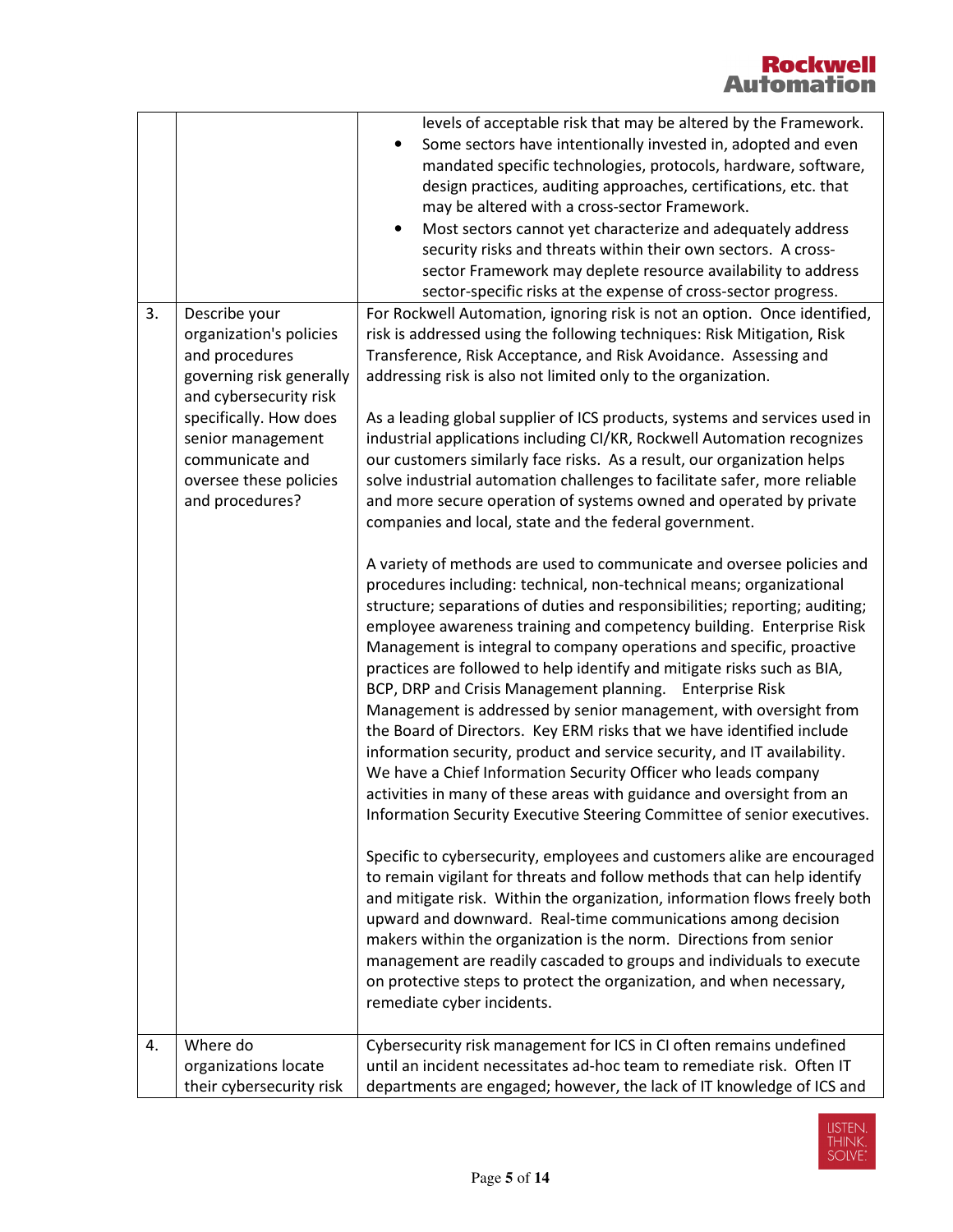|    | management<br>program/office?                                                                                                | priorities to respect availability and uptime often result in significant<br>inefficiencies and sometimes added risk being introduced during<br>cybersecurity incident response.  In our view, cybersecurity and<br>information security risk are much broader than the IT function and<br>need to be separate from IT from a management and oversight<br>perspective.                                                                                                                                                                                                                                                                                                                                                                           |
|----|------------------------------------------------------------------------------------------------------------------------------|--------------------------------------------------------------------------------------------------------------------------------------------------------------------------------------------------------------------------------------------------------------------------------------------------------------------------------------------------------------------------------------------------------------------------------------------------------------------------------------------------------------------------------------------------------------------------------------------------------------------------------------------------------------------------------------------------------------------------------------------------|
|    |                                                                                                                              | Some progressive organizations have established ICS cybersecurity risk<br>management responsibility under Finance, Legal, as expanded C-level<br>functions via CSO/CISO/CRO functions.                                                                                                                                                                                                                                                                                                                                                                                                                                                                                                                                                           |
| 5. | How do organizations<br>define and assess risk<br>generally and<br>cybersecurity risk<br>specifically?                       | Many organizations process risk, in a general sense, at the Business<br>Enterprise and Operations level using an Enterprise Risk Management<br>approach that often originates with a BIA $\rightarrow$ BCP process, and includes<br>tabletops and workshops to identify, understand and establish<br>appropriate techniques for managing associated risks and threats. Some<br>proactive organizations expand on the ERM process to include IRP, DRP<br>and Crisis Management Planning.                                                                                                                                                                                                                                                          |
|    |                                                                                                                              | Adoption of ERM and risk assessment, including IR, DRP and Crisis<br>Management planning remain largely limited to only the most<br>progressive organizations with ICS, often to those organizations where<br>regulations have imposed requirements to prepare and perform for<br>compliance reasons.                                                                                                                                                                                                                                                                                                                                                                                                                                            |
|    |                                                                                                                              | Ignoring risk is largely recognized in industry as unacceptable; however,<br>cybersecurity risks to ICS especially specifically are sometimes<br>characterized differently from safety risks, leading to conflicting opinions<br>for how best to address risk, including differing priorities in the<br>importance, timing and approach for how and when cybersecurity risks<br>to ICS should be managed.                                                                                                                                                                                                                                                                                                                                        |
| 6. | To what extent is<br>cybersecurity risk<br>incorporated into<br>organizations'<br>overarching enterprise<br>risk management? | We have observed that many SEC-reporting companies have not<br>identified cybersecurity risk as a material risk factor, despite SEC<br>guidance that highlights these risks as a disclosure consideration. While<br>we recognize that many companies have legitimate grounds not to<br>include cyber risks in their risk disclosures, we have observed that<br>manufacturing, energy, and CI companies are less likely to acknowledge<br>cybersecurity as a top risk issue, compared to software companies and<br>financial institutions. We are not convinced that cyber risks to ICS (as<br>opposed to enterprise networks) have drawn the attention of the senior<br>executives who rate the likelihood and severity of top enterprise risks. |
|    |                                                                                                                              | In our experience, organizations that acknowledge cybersecurity risks as<br>legitimate risks to ICS, follow some means to rationalize the technique to<br>manage the risk. Most often, these risks to ICS are evaluated in a<br>manner consistent with IT risk profiles and BIAs for potential disruptive<br>effects to the organization from loss of use, loss of data/IP or downtime                                                                                                                                                                                                                                                                                                                                                           |

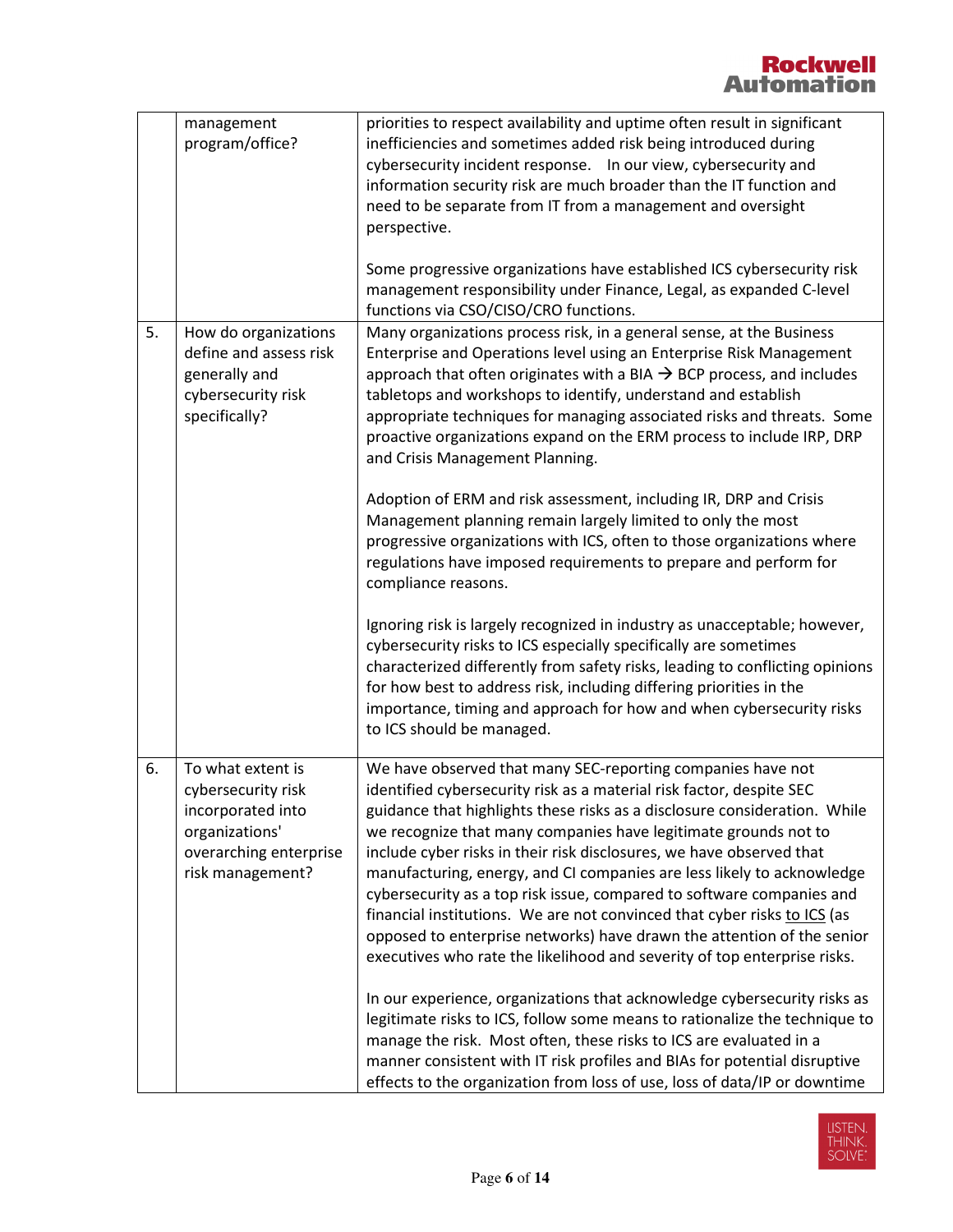|     |                                                                                                                                                                                                                                                 | associated with loss of data exchange between the ICS and the<br>Enterprise. Few organizations have been observed going to the extent<br>to specifically calculate risk and impact to the business and those<br>dependent on safe, reliable business operations should sustained loss of<br>availability or malicious attack disrupt, damage or destroy a CI's ICS. Still<br>fewer organizations have been observed calculating the value of their<br>intellectual property and know-how as protected by, or incorporated<br>within the ICS system designs.                                                                                                                                                                                                                                                                                                                                                                   |
|-----|-------------------------------------------------------------------------------------------------------------------------------------------------------------------------------------------------------------------------------------------------|-------------------------------------------------------------------------------------------------------------------------------------------------------------------------------------------------------------------------------------------------------------------------------------------------------------------------------------------------------------------------------------------------------------------------------------------------------------------------------------------------------------------------------------------------------------------------------------------------------------------------------------------------------------------------------------------------------------------------------------------------------------------------------------------------------------------------------------------------------------------------------------------------------------------------------|
| 7.  | What standards,<br>guidelines, best<br>practices, and tools are<br>organizations using to<br>understand, measure,<br>and manage risk at the<br>management,<br>operational, and<br>technical levels?                                             | Informal approaches to self-assess risk and determine how to<br>$\bullet$<br>reduce risk to a perceived acceptable level.<br>Leveraging internal resources, likely from IT, to help evaluate<br>$\bullet$<br>risks to networked ICS; however, recognizing IT departments<br>rarely have built competency to understand unique ICS risks.<br>Consultants to assist with assessing risks and providing<br>$\bullet$<br>recommendations.<br>Consultants to apply security controls and make modifications to<br>ICS to improve security posture.                                                                                                                                                                                                                                                                                                                                                                                 |
| 8.  | What are the current<br>regulatory and<br>regulatory reporting<br>requirements in the<br>United States (e.g.<br>local, state, national,<br>and other) for<br>organizations relating<br>to cybersecurity?                                        | SEC regulations require SEC-reporting companies to report material<br>cyber risks at a very high level. No such regulation applies to private<br>companies, municipal water utilities, and many government agencies<br>that operate CI.<br>In parallel, a wide range of privacy-driven laws and regulations have<br>arisen that require companies to notify/disclose security breaches,<br>usually when PII (personally identifiable information) has been<br>compromised. Regardless of one's view of the merit of the "breach<br>disclosure" requirements for PII, we believe it would be an enormous<br>mistake to apply a similar perspective to breaches of ICS or other<br>systems involved with CI. When we are breached, we are victims of a<br>crime, not careless stewards of someone else's information. Breach<br>disclosure in this context would usually make matters worse by<br>highlighting vulnerabilities. |
| 9.  | What organizational<br>critical assets are<br>interdependent upon<br>other critical physical<br>and information<br>infrastructures,<br>including<br>telecommunications,<br>energy, financial<br>services, water, and<br>transportation sectors? | Virtually every asset of a modern enterprise depends on<br>telecommunications and energy. Many assets-and every enterprise-<br>depend on financial services, water and transportation.                                                                                                                                                                                                                                                                                                                                                                                                                                                                                                                                                                                                                                                                                                                                        |
| 10. | What performance<br>goals do organizations<br>adopt to ensure their                                                                                                                                                                             | Many organizations do correlate performance goals and ability to<br>provide essential services with a high level of availability and reliability.<br>Many progressive ICS asset owners have recognized the effective                                                                                                                                                                                                                                                                                                                                                                                                                                                                                                                                                                                                                                                                                                          |

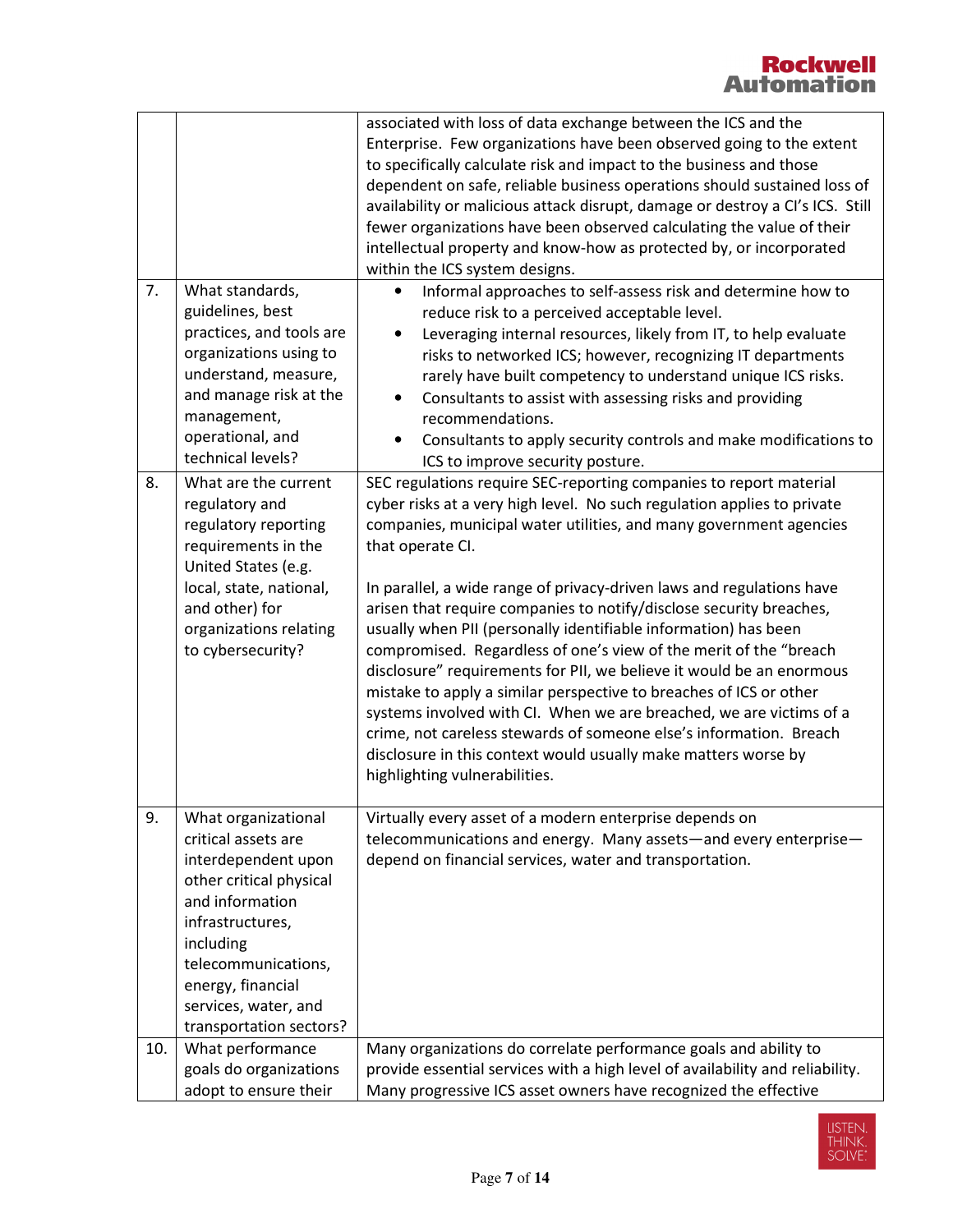|     | ability to provide<br>essential services while<br>managing cybersecurity<br>risk?             | management of cybersecurity risk within an ICS directly relates to higher,<br>more mathematically stable processes and services. Protecting the<br>operational integrity and key information assets of an ICS through the<br>use of system hardening and compensating controls typically results in<br>greater and measureable uptime improvements and greater capability to<br>survive variables that may not necessarily be limited to cyber-attacks<br>from malicious threat actors. Many organizations treat this as part of<br>business continuity planning.                                                                                                                                                 |  |
|-----|-----------------------------------------------------------------------------------------------|-------------------------------------------------------------------------------------------------------------------------------------------------------------------------------------------------------------------------------------------------------------------------------------------------------------------------------------------------------------------------------------------------------------------------------------------------------------------------------------------------------------------------------------------------------------------------------------------------------------------------------------------------------------------------------------------------------------------|--|
| 11. | If your organization is<br>required to report to                                              | Rockwell Automation SEC documents include the following:                                                                                                                                                                                                                                                                                                                                                                                                                                                                                                                                                                                                                                                          |  |
|     | more than one<br>regulatory body, what                                                        | [quote included in FORM 10-K]                                                                                                                                                                                                                                                                                                                                                                                                                                                                                                                                                                                                                                                                                     |  |
|     | information does your<br>organization report and<br>what has been your<br>organization's      | Failures or security breaches of our products or information<br>technology systems could have an adverse effect on our<br>business.                                                                                                                                                                                                                                                                                                                                                                                                                                                                                                                                                                               |  |
|     | reporting experience?                                                                         | We rely heavily on information technology (IT) both in our<br>products, solutions and services for customers and in our<br>enterprise IT infrastructure in order to achieve our business<br>objectives. Government agencies and security experts have<br>warned about growing risks of hackers, cyber-criminals and<br>other attacks targeting every type of IT system including<br>industrial control systems such as those we sell and service and<br>corporate enterprise IT systems.                                                                                                                                                                                                                          |  |
|     |                                                                                               | Our portfolio of hardware and software products, solutions and<br>services and our enterprise IT systems may be vulnerable to<br>damage or intrusion from a variety of attacks including computer<br>viruses, worms or other malicious software programs. These<br>attacks have sometimes been successful.                                                                                                                                                                                                                                                                                                                                                                                                        |  |
|     |                                                                                               | Despite the precautions we take, an intrusion or infection of<br>software, hardware or a system that we sold or serviced could<br>result in the disruption of our customers' business, loss of<br>proprietary or confidential information, or injuries to people or<br>property. Similarly, an attack on our enterprise IT system could<br>result in theft or disclosure of trade secrets or other intellectual<br>property or a breach of confidential customer or employee<br>information. Any such events could have an adverse impact on<br>revenue, harm our reputation, cause us to incur legal liability and<br>cause us to incur increased costs to address such events and<br>related security concerns. |  |
| 12. | What role(s) do or<br>should<br>national/international<br>standards and<br>organizations that | In our experience, many organizations with ICS assets that follow the<br>current approach, whereby firms that operate independently from the<br>standards bodies are accredited and perform as a certifying body for<br>standard compliance, are effective in their conformity assessment.<br>Where possible, provisions that allow organizations with ample and                                                                                                                                                                                                                                                                                                                                                  |  |

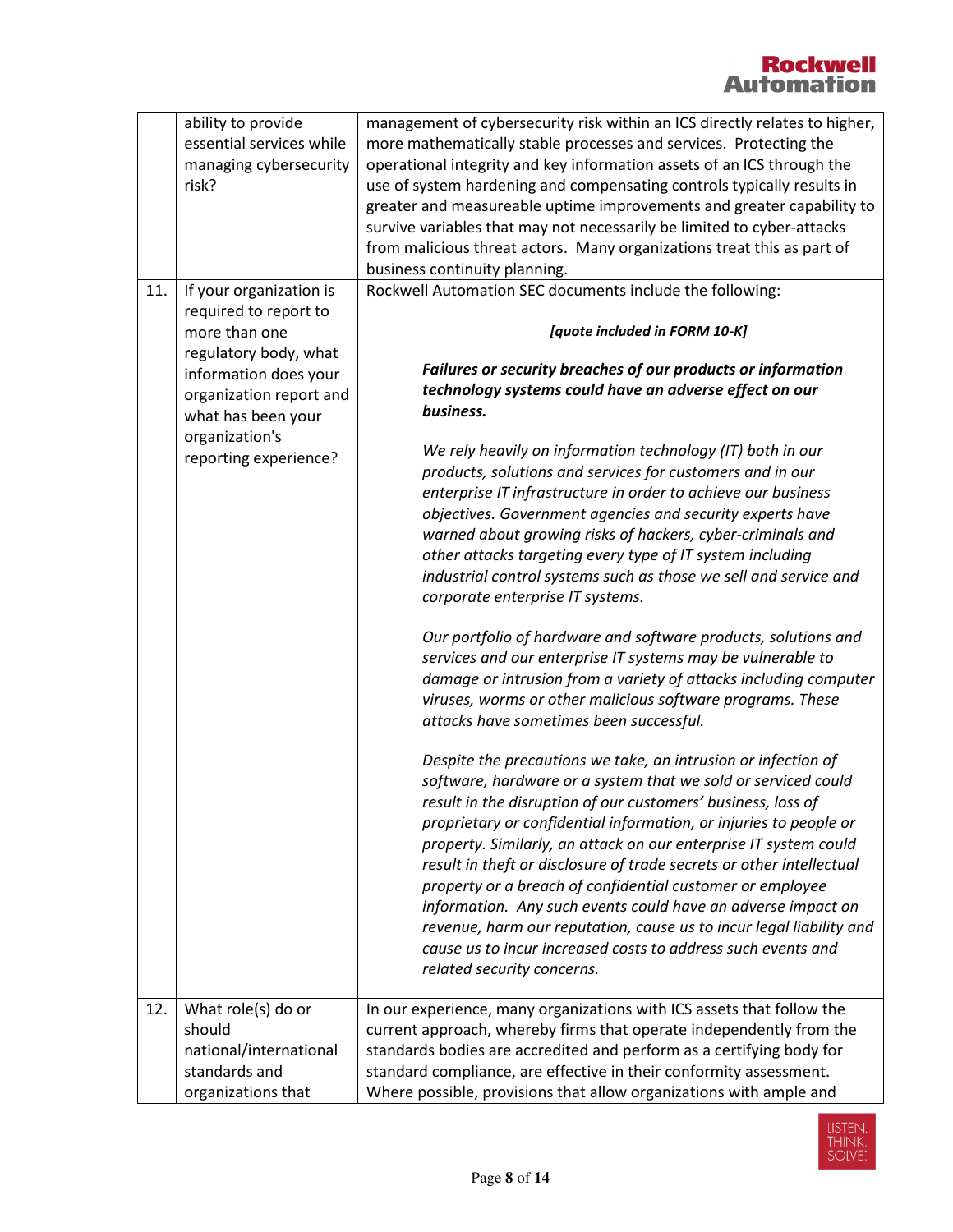| develop                 | competent staff and internal capabilities to self-assess conformity are |
|-------------------------|-------------------------------------------------------------------------|
| national/international  | highly desirable. Regardless of the approach, the Framework definition  |
| standards play in       | and execution should strive to reduce conformity assessment burdens     |
| critical infrastructure | and expenses already being imposed on ICS systems asset owners and      |
| cybersecurity           | suppliers by simplifying and streamlining processes and empowering      |
| conformity              | capable organizations everywhere possible. All requirements should be   |
| assessment?             | harmonized with global requirements, lest they become a detriment to    |
|                         | US competitiveness.                                                     |

Reply to Use of Frameworks, Standards, Guidelines, and Best Practices

| 1. | What additional    | NIST 800-30 Series: Risk Management<br>$\bullet$                               |
|----|--------------------|--------------------------------------------------------------------------------|
|    | approaches already | NIST 800-40: Creating a Patch and Vulnerability Management<br>$\bullet$        |
|    | exist?             | Program                                                                        |
|    |                    | NIST 800-53: Recommended Security Controls for Federal<br>$\bullet$            |
|    |                    | Information Systems & Organizations                                            |
|    |                    | NIST 800-82: Guide to Industrial Control Systems (ICS) Security<br>$\bullet$   |
|    |                    | NIST 800-83: Guide to Malware Incident Prevention and<br>$\bullet$<br>Handling |
|    |                    | ISA-99/IEC 62443: Network and System Security for Industrial<br>$\bullet$      |
|    |                    | <b>Process Measurement and Control</b>                                         |
|    |                    | ISO/IEC 27000-series: Information Security Management System<br>$\bullet$      |
|    |                    | (ISMS) Standards                                                               |
|    |                    | ISO/IEC 15408: Common Criteria for Information Technology<br>$\bullet$         |
|    |                    | <b>Security Evaluation</b>                                                     |
|    |                    | NERC-CIP: Reliability Standards for Critical Infrastructure<br>$\bullet$       |
|    |                    | Protection                                                                     |
|    |                    | 21 CFR Part 11: US FDA guidelines on electronic records and<br>$\bullet$       |
|    |                    | electronic signatures                                                          |
|    |                    | Rockwell Automation Converged Plantwide Ethernet<br>$\bullet$                  |
|    |                    | Architecture for Manufacturing                                                 |
|    |                    | (http://www.rockwellautomation.com/products-                                   |
|    |                    | technologies/network-technology/architectures.page#/tab2)                      |
|    |                    | Highly-tailored ICS consulting solutions from Rockwell<br>$\bullet$            |
|    |                    | Automation Network & Security Services (NSS) consultants.                      |
| 2. | Which of these     | NIST 800-30 Series: Risk Management<br>$\bullet$                               |
|    | approaches apply   | NIST 800-40: Creating a Patch and Vulnerability Management<br>$\bullet$        |
|    | across sectors?    | Program                                                                        |
|    |                    | NIST 800-53: Recommended Security Controls for Federal<br>$\bullet$            |
|    |                    | Information Systems & Organizations                                            |
|    |                    | NIST 800-82: Guide to Industrial Control Systems (ICS) Security<br>$\bullet$   |
|    |                    | NIST 800-83: Guide to Malware Incident Prevention and<br>$\bullet$             |
|    |                    | Handling                                                                       |
|    |                    | ISA/IEC 62443: Network and System Security for Industrial<br>$\bullet$         |
|    |                    | <b>Process Measurement and Control</b>                                         |
|    |                    | ISO/IEC 27000-series: Information Security Management System<br>$\bullet$      |

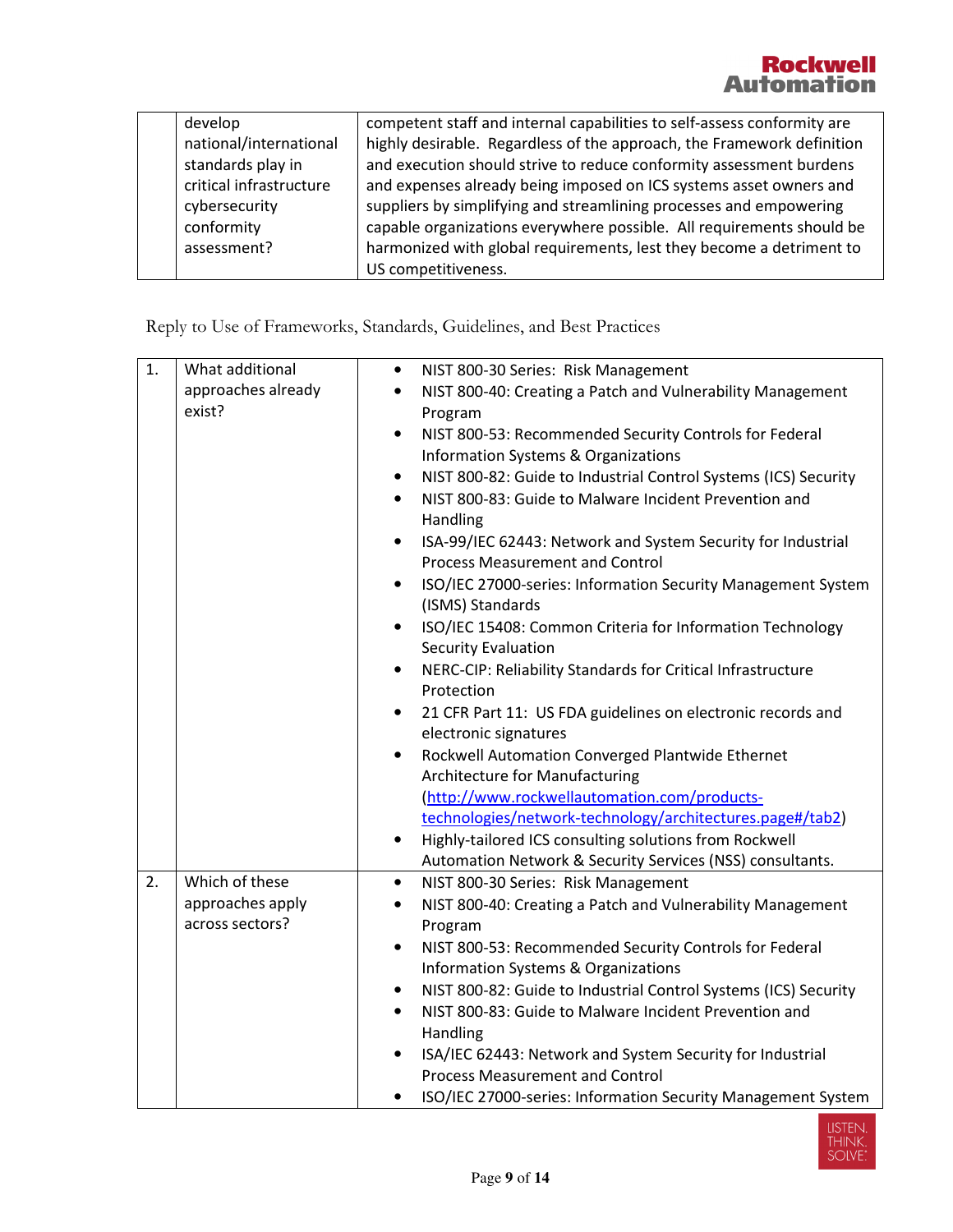|    |                                   | (ISMS) Standards                                                                                                                                       |
|----|-----------------------------------|--------------------------------------------------------------------------------------------------------------------------------------------------------|
|    |                                   | ISO/IEC 15408: Common Criteria for Information Technology                                                                                              |
|    |                                   | <b>Security Evaluation</b>                                                                                                                             |
|    |                                   | Rockwell Automation Converged Plantwide Ethernet                                                                                                       |
|    |                                   | Architecture for Manufacturing                                                                                                                         |
|    |                                   | (http://www.rockwellautomation.com/products-                                                                                                           |
|    |                                   | technologies/network-technology/architectures.page#/tab2)                                                                                              |
|    |                                   | Highly-tailored ICS consulting solutions from Rockwell<br>٠                                                                                            |
|    |                                   | Automation Network & Security Services (NSS) consultants.                                                                                              |
| 3. | Which organizations               | It remains unusual for most Industrial Control System (ICS) asset owners                                                                               |
|    | use these approaches?             | to employ practices defined in standards such as listed below to the ICS                                                                               |
|    |                                   | environment; nonetheless, there are certain regulated industries whose                                                                                 |
|    |                                   | asset owners are mandated to fulfill specific standards or regulations.                                                                                |
|    |                                   | IT<br>NIST 800-40: Creating a Patch and Vulnerability                                                                                                  |
|    |                                   | NIST 800-53: Recommended Security Controls for<br>IT/G                                                                                                 |
|    |                                   | <b>OT</b><br>NIST 800-82: Guide to Industrial Control Systems (ICS) Security                                                                           |
|    |                                   | NIST 800-83: Guide to Malware Incident Prevention and<br>IT.                                                                                           |
|    |                                   | OT<br>ISA/IEC 62443: Network and System Security for Industrial                                                                                        |
|    |                                   | $\mathsf{I}\mathsf{T}$<br>ISO/IEC 27000-series: Information Security Management                                                                        |
|    |                                   | ISO/IEC 15408: Common Criteria for Information Technology<br>IT/G                                                                                      |
|    |                                   | <b>PWR</b><br>NERC-CIP: Reliability Standards for Critical Infrastructure                                                                              |
|    |                                   | PHAR<br>21 CFR Part 11: US FDA guidelines on electronic                                                                                                |
|    |                                   | IT = Information Technology                                                                                                                            |
|    |                                   | $G = Government$                                                                                                                                       |
|    |                                   | OT = Operational Technology                                                                                                                            |
|    |                                   | <b>PWR = Power Generation, Distribution</b>                                                                                                            |
|    |                                   | <b>PHAR = Pharmaceutical</b>                                                                                                                           |
|    |                                   |                                                                                                                                                        |
| 4. | What, if any, are the             | The variety and disparity among information security and cybersecurity                                                                                 |
|    | limitations of using              | guidelines result in challenges for CI organizations with ICS to decide and                                                                            |
|    | such approaches?                  | determine which approaches they should follow in order to best address                                                                                 |
|    |                                   | varying and evolving risks. No single approach proves sufficient.                                                                                      |
|    |                                   | Furthermore, overlaps among objectives and approaches to security lead                                                                                 |
|    |                                   | to inefficiencies in the deployment, maintenance and conformance.                                                                                      |
| 5. | What, if any,                     | When particular standards, approaches or aspects of an approach are                                                                                    |
|    | modifications could<br>make these | followed, the decision is often the result of biased preference, consulting                                                                            |
|    | approaches more                   | influence or on occasion overall ignorance of better suited alternatives.<br>Providing clarity surrounding the existing dizzying choices of approaches |
|    | useful?                           | and their suitability for application to an ICS environment would be                                                                                   |
|    |                                   | helpful.                                                                                                                                               |
| 6. | How do these                      | Of the listed approaches, it is believed that only NERC-CIP: RELIABILITY                                                                               |
|    | approaches take into              | STANDARDS FOR CRITICAL INFRASTRUCTURE PROTECTION AND 21 CFR                                                                                            |
|    | account sector-specific           | PART 11: US FDA GUIDELINES ON ELECTRONIC RECORDS & ELECTRONIC                                                                                          |
|    |                                   |                                                                                                                                                        |
|    | needs?                            | SIGNATURES carry any sector-specific mandates. Most approaches are<br>generic and do not account for specific characteristics unique to critical       |

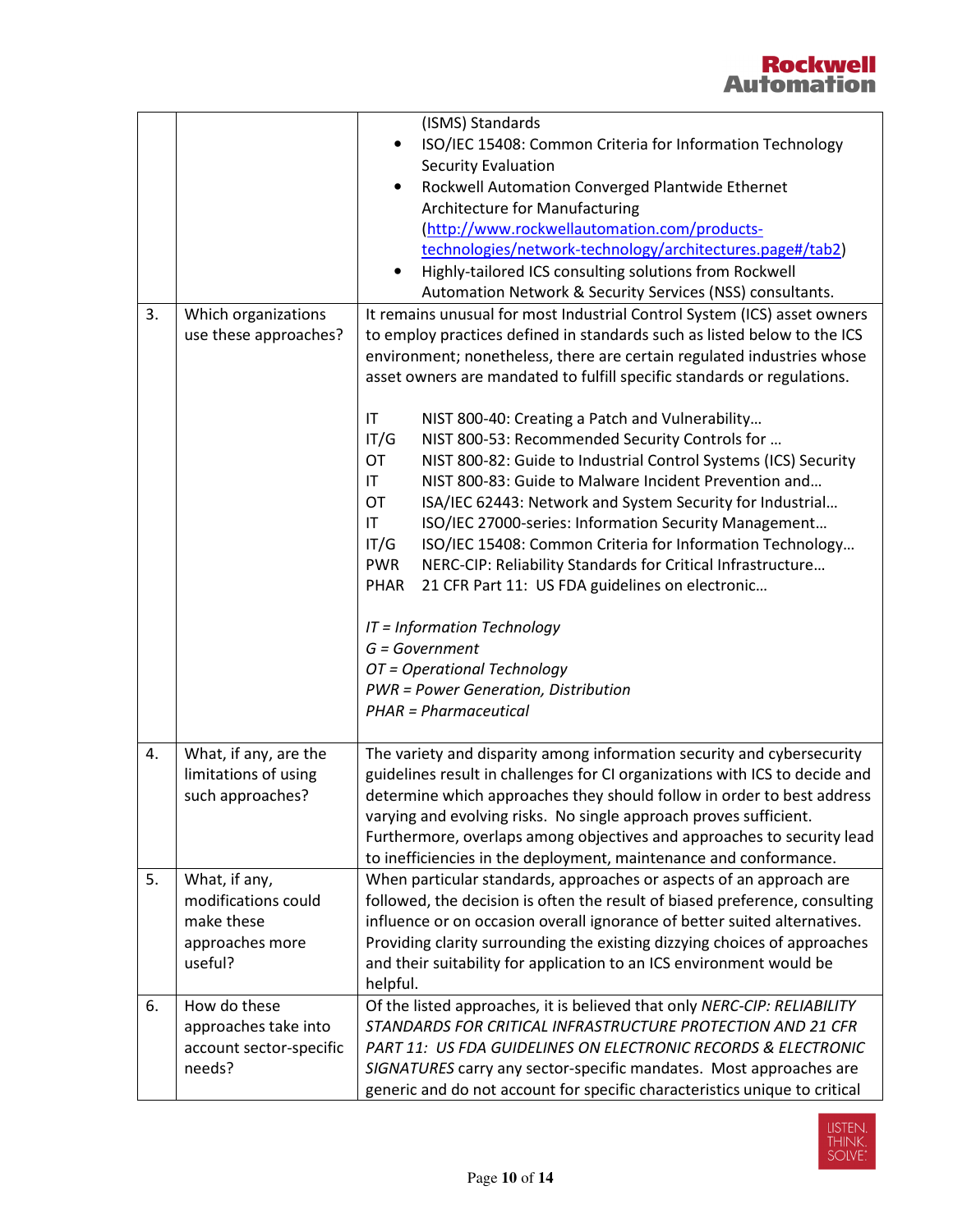|    |                          | infrastructure ICS, nor specifics that relate to ICS applied in each sector. |
|----|--------------------------|------------------------------------------------------------------------------|
| 7. | When using an existing   | Sector-specific standards are essential, both to account for the unique      |
|    | framework, should        | challenges, operating requirements and threat landscape faced by each        |
|    | there be a related       | sector and to ensure that costly requirements are mandated only in           |
|    | sector-specific          | those sectors where the cost is warranted by the risk.                       |
|    | standards                |                                                                              |
|    | development process      | Consideration should be given to design the Framework at a level high        |
|    | or voluntary program?    | enough so attributes common across sectors are consistently applied          |
|    |                          | across all sectors, while provisions are made for sector-specific issues to  |
|    |                          | be rationalized and addressed via "plug-ins" or "modules" to the             |
|    |                          | Framework. Sectors should retain latitude to expand upon common              |
|    |                          | attributes of the Framework to leverage existing investments and             |
|    |                          | momentum to protect sector CIs. Furthermore, sector-specific new and         |
|    |                          | existing best practices should be continually weighed for applicability to   |
|    |                          | the Framework for adoption or deployment across all sectors.                 |
| 8. | What can the role of     | Consideration should be given to engage sector-specific agencies and         |
|    | sector-specific agencies | councils after the comprehensive Framework is defined. These agencies        |
|    | and related sector       | and councils can accelerate the development of relevant sector-specific      |
|    | coordinating councils    | "modules" or "plug-ins" to the Framework to ensure the goals of both         |
|    | be in developing and     | the sector and overarching Framework are fulfilled. Furthermore, these       |
|    | promoting the use of     | agencies and councils can help facilitate information exchanges among        |
|    | these approaches?        | sectors to help with sharing of best practices and relevant information,     |
|    |                          | especially for those sectors with known interdependencies.                   |
| 9. | What other outreach      | Consideration should be given to broad and consistent promotion and          |
|    | efforts would be         | communication to sector stakeholders about the progress being made to        |
|    | helpful?                 | develop and deploy the Framework, as well as progress by each of the         |
|    |                          | specific sectors to participate and adapt to the defined practices. Efforts  |
|    |                          | also should be made to ensure the Framework evolves over time and            |
|    |                          | remains flexible to change with emerging threats, technologies and as        |
|    |                          | new best practices emerge.                                                   |

Reply to Specific Industry Practices

Г

| 1. Are these practices widely used throughout critical infrastructure and industry? |           |                                                                          |
|-------------------------------------------------------------------------------------|-----------|--------------------------------------------------------------------------|
| Practices                                                                           | Widely    | <b>Comments</b>                                                          |
|                                                                                     | Observed? |                                                                          |
| SEPARATION OF BUSINESS                                                              | Yes       | Typically firewalls; Growing use of DMZ and segmentation.                |
| <b>FROM OPERATIONAL</b>                                                             |           |                                                                          |
| <b>SYSTEMS</b>                                                                      |           |                                                                          |
| USE OF ENCRYPTION AND                                                               | No.       |                                                                          |
| <b>KEY MANAGEMENT</b>                                                               |           |                                                                          |
| <b>IDENTIFICATION AND</b>                                                           | Yes       | Varying degrees of granularity, ranging from all with physical access to |
| <b>AUTHORIZATION OF USERS</b>                                                       |           | ICS, to users restricted to specific tasks.                              |
| ACCESSING SYSTEMS                                                                   |           |                                                                          |

1. Are these practices widely used throughout critical infrastructure and industry?

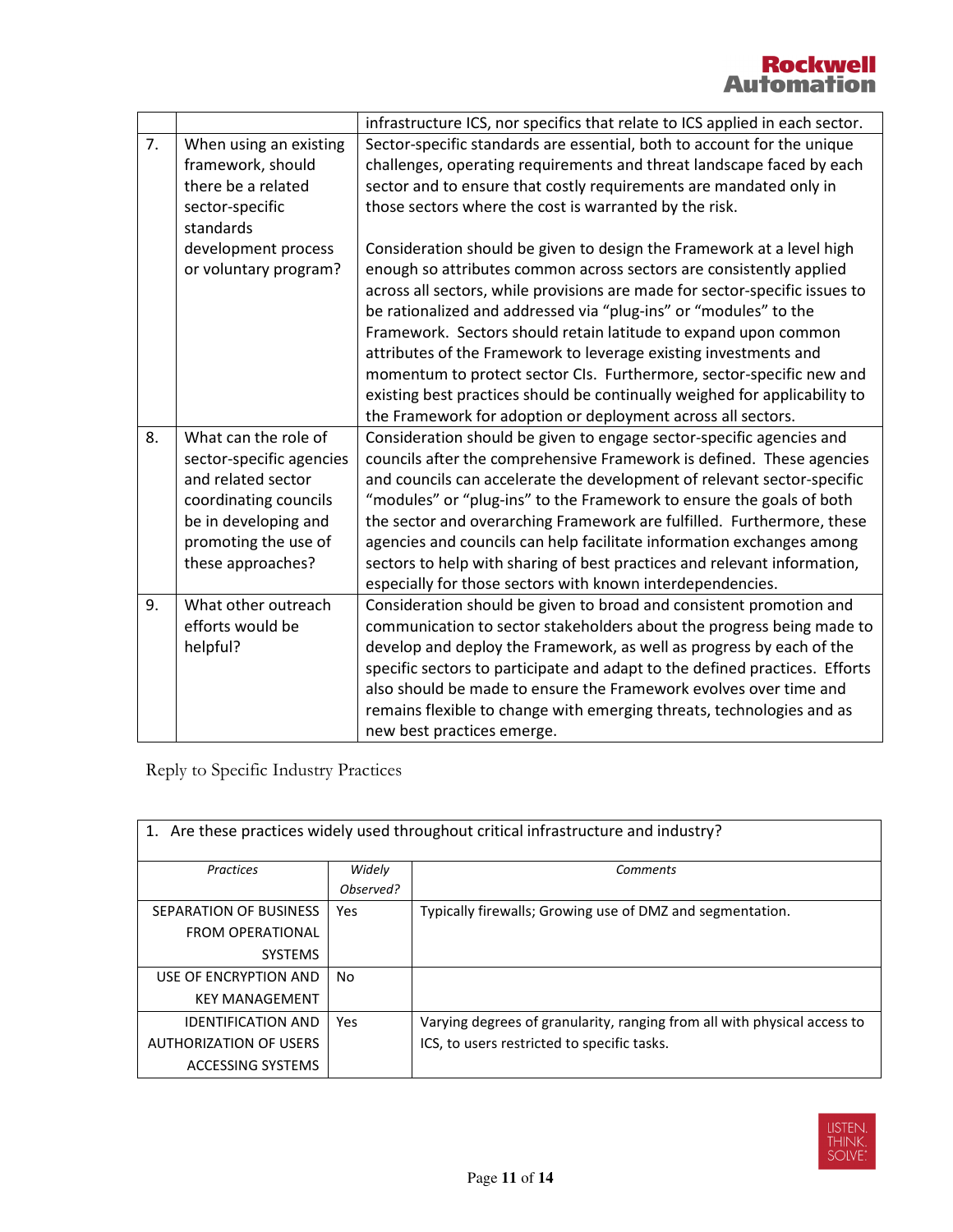| <b>ASSET IDENTIFICATION</b>                                                         | Yes             |                                                                                                                                                                                                                                                                                                                                                                                                                                                                                                                                                                                                                                                                                                                                 |
|-------------------------------------------------------------------------------------|-----------------|---------------------------------------------------------------------------------------------------------------------------------------------------------------------------------------------------------------------------------------------------------------------------------------------------------------------------------------------------------------------------------------------------------------------------------------------------------------------------------------------------------------------------------------------------------------------------------------------------------------------------------------------------------------------------------------------------------------------------------|
| AND MANAGEMENT                                                                      |                 |                                                                                                                                                                                                                                                                                                                                                                                                                                                                                                                                                                                                                                                                                                                                 |
| <b>MONITORING AND</b><br><b>INCIDENT DETECTION</b><br><b>TOOLS AND CAPABILITIES</b> | Yes             | Often physical security and building automation security systems; in<br>ICS, safety systems are employed for access control; ongoing slow<br>growth of IDS/IPS in ICS infrastructure; PC endpoint security largely<br>commonplace; Product updates and product patch management<br>practices are irregular, thereby diminishing the effectiveness of<br>monitoring tools and also potentially resulting in greater exposure for<br>the ICS to security risks.                                                                                                                                                                                                                                                                   |
| <b>INCIDENT HANDLING</b><br>POLICIES AND<br><b>PROCEDURES</b>                       | No              | No for cybersecurity IR for ICS; however, typically Yes for Safety IR for<br>ICS.                                                                                                                                                                                                                                                                                                                                                                                                                                                                                                                                                                                                                                               |
| MISSION/SYSTEM<br><b>RESILIENCY PRACTICES</b>                                       | Yes             | High Availability (HA) and Redundancy typically engineered into critical<br>systems; failure/fault-modes configured; Safety Instrumented Systems<br>(SIS) employed and typically include mechanical safety mechanisms<br>where possible and practical.                                                                                                                                                                                                                                                                                                                                                                                                                                                                          |
| <b>SECURITY ENGINEERING</b><br><b>PRACTICES</b>                                     | <b>No</b>       | Security architected into the ICS of the CI prior to or during initial<br>deployment remains rare due to most CIs being existing systems that<br>have evolved over time and been only partially upgraded; Bolt-on<br>security in CI ICS remains most commonplace, leading to incomplete<br>defense in depth practices that often deliver little more than perimeter<br>controls attempting to protect against external threat actors; Even<br>many contemporary ICS that proactively include security<br>considerations in the system design can devolve to less secure states as<br>a result of personnel changes, and needs to streamline or accelerate<br>support, service and maintenance to the system and its components. |
| PRIVACY AND CIVIL<br><b>LIBERTIES PROTECTION</b>                                    | See<br>comments | Intellectual Property (IP protection): Yes<br>Civil liberties protection: Security issues in ICS revolve around<br>information about processes, not people.                                                                                                                                                                                                                                                                                                                                                                                                                                                                                                                                                                     |

| 2. | How do these practices<br>relate to existing<br>international standards<br>and practices? | The referenced practices remain largely unaddressed by existing<br>international standards. Some progressive organizations with ICS look<br>toward, and attempt to adapt techniques and practices commonly<br>employed by IT; however, most organizations create their own practices<br>due to an absence of defined practices tailored to ICS. Even existing ICS-<br>focused cybersecurity standards lack guidance on a majority of these<br>referenced standards. |
|----|-------------------------------------------------------------------------------------------|---------------------------------------------------------------------------------------------------------------------------------------------------------------------------------------------------------------------------------------------------------------------------------------------------------------------------------------------------------------------------------------------------------------------------------------------------------------------|
| 3. | Which of these<br>practices do<br>commenters see as<br>being the most critical            | Of the referenced practices, Authorization/access, Asset ID, and<br>Monitoring are deemed most important to ICS asset owners in CI.<br>Many organizations are challenged with asset identification, including                                                                                                                                                                                                                                                       |

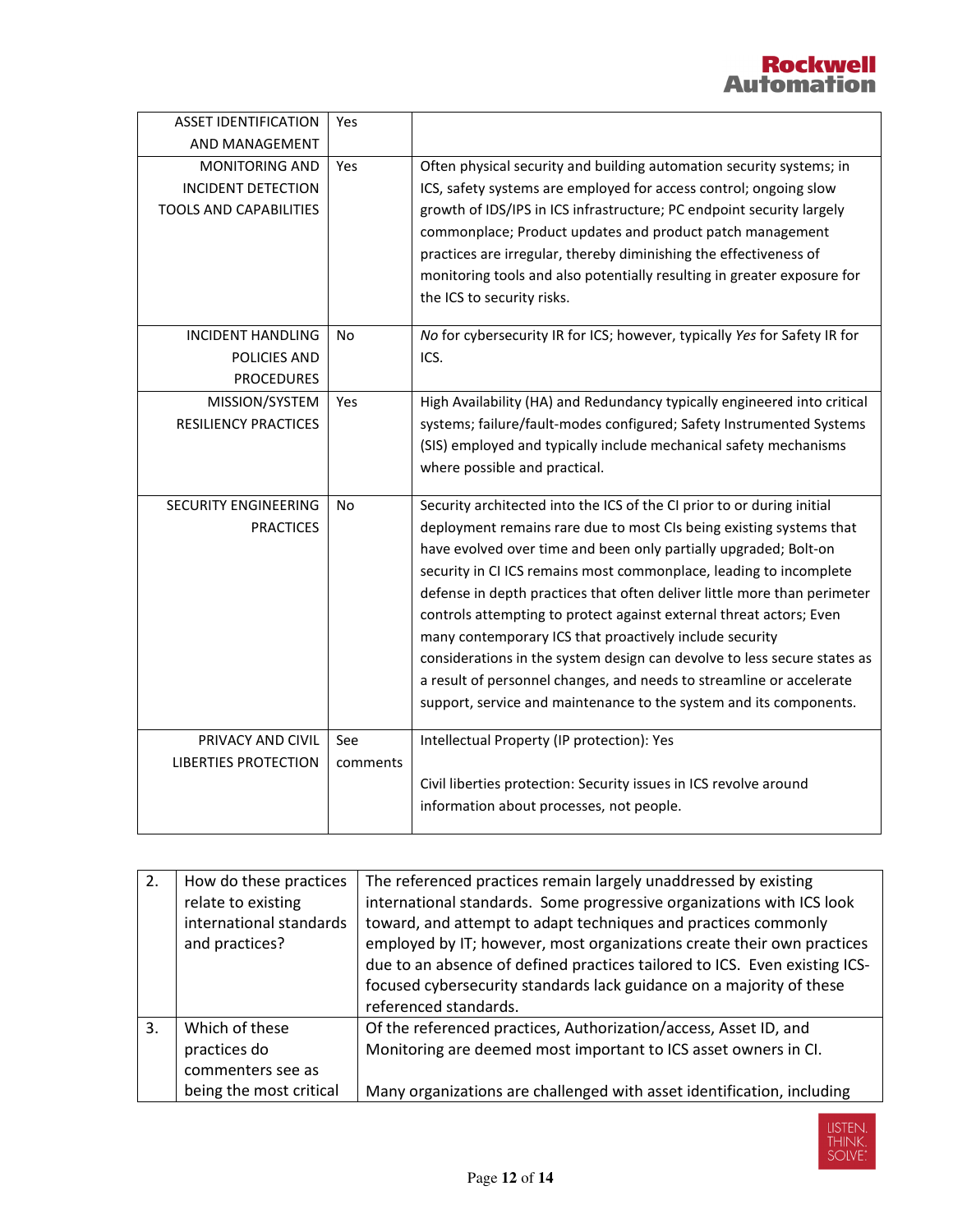|    | for the secure<br>operation of critical<br>infrastructure?                                                                                                      | mobile assets, user authorization/access controls, monitoring and<br>logging and incident handling procedures. Many organizations with ICS<br>assets do not know what, nor how many assets are employed in their<br>systems. Few have visibility to how and when assets connect/disconnect<br>from the ICS. Monitoring of such events in an ICS remains largely<br>nonexistent. Intrusion detection and protections are largely absent in<br>most ICS. Although separations and perimeter controls may be part of a<br>design, assessments often highlight improper configurations or rogue<br>communication routes into the ICS that bypass security controls. The<br>root cause for many of these challenges stems from shortcomings in |
|----|-----------------------------------------------------------------------------------------------------------------------------------------------------------------|-------------------------------------------------------------------------------------------------------------------------------------------------------------------------------------------------------------------------------------------------------------------------------------------------------------------------------------------------------------------------------------------------------------------------------------------------------------------------------------------------------------------------------------------------------------------------------------------------------------------------------------------------------------------------------------------------------------------------------------------|
|    |                                                                                                                                                                 | secure engineering practices during the design, installation and<br>maintenance lifecycle aspects of the ICS.                                                                                                                                                                                                                                                                                                                                                                                                                                                                                                                                                                                                                             |
| 4. | Are some of these<br>practices not<br>applicable for business<br>or mission needs<br>within particular<br>sectors?                                              | Yes. Every sector has unique needs and not all practices apply across the<br>board. However, some concepts and principles apply to most or all<br>sectors.                                                                                                                                                                                                                                                                                                                                                                                                                                                                                                                                                                                |
| 5. | Which of these<br>practices pose the<br>most significant<br>implementation<br>challenge?                                                                        | From Rockwell Automation's point of view, Encryption and Key<br>Management for an ICS environment in CIs pose the most significant<br>technical implementation challenges.                                                                                                                                                                                                                                                                                                                                                                                                                                                                                                                                                                |
| 6. | How are standards or<br>guidelines utilized by<br>organizations in the<br>implementation of<br>these practices?                                                 | Standards and guidelines are typically only used at a very high level,<br>unless specific performance criteria are mandated for compliance.<br>Often, organizational personnel tailor existing standards and guidelines<br>to fit specific application, regulations, business and cultural needs.<br>Standards and guidelines are rarely applied in their entirety, with a mix<br>of approaches often applied at different timeframes, by different<br>personnel with different motivations behind the application of the<br>standards and guidelines.                                                                                                                                                                                    |
| 7. | Do organizations have<br>a methodology in place<br>for the proper<br>allocation of business<br>resources to invest in,<br>create, and maintain IT<br>standards? | Most organizations do not. Many IT standards are deployed on an ad-<br>hoc basis driven by specific business conditions that warrant focused<br>investment at a given time. Rarely are organizations observed as<br>following methodical deployments of security approaches whereby<br>business resources are allocated to develop and deploy practices in a<br>comprehensive and proactive manner. The same challenges, only<br>amplified, are seen to apply to organizations with ICS assets.                                                                                                                                                                                                                                           |
| 8. | Do organizations have<br>a formal escalation<br>process to address<br>cybersecurity risks that<br>suddenly increase in<br>severity?                             | Organizations do not typically develop, maintain and exercise formal<br>cybersecurity Incident Response plans for ICS in the CI/KR space. Any<br>necessary escalation process would typically be handled ad-hoc,<br>evaluated on a case-by-case basis and initiated during an actual cyber<br>event.                                                                                                                                                                                                                                                                                                                                                                                                                                      |
| 9. | What risks to privacy<br>and civil liberties do<br>commenters perceive                                                                                          | None.                                                                                                                                                                                                                                                                                                                                                                                                                                                                                                                                                                                                                                                                                                                                     |